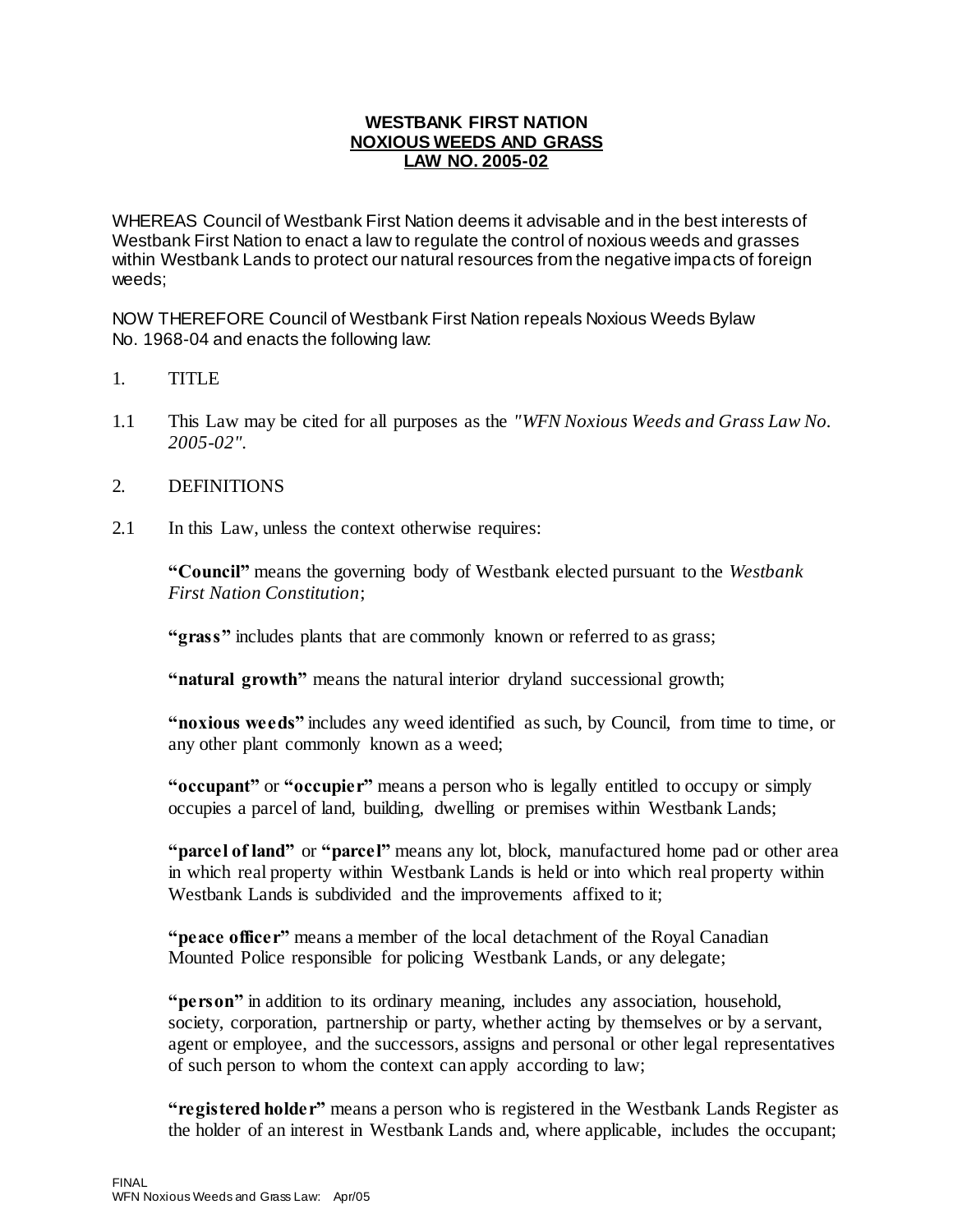**"Westbank"** or **"WFN"** means the Westbank First Nation as defined in the *Westbank First Nation Constitution*;

**"Westbank Lands"** means:

- (a) the following Westbank Indian Reserves:
	- (i) Mission Creek Indian Reserve No. 8
	- (ii) Tsinstikeptum Indian Reserve No. 9
	- (iii) Tsinstikeptum Indian Reserve No.10
	- (iv) Medicine Hill Indian Reserve No. 11
	- (v) Medicine Creek Indian Reserve No. 12; and
- (b) lands set apart by Her Majesty the Queen in right of Canada in the future as lands reserved for the use and benefit of Westbank, within the meaning of subsection 91(24) of the *Constitution Act, 1867*;

**"WFN Law Enforcement Officer"** means the person or persons appointed by Council, from time to time, to administer and enforce the provisions of Westbank Laws enacted by Council, and includes any delegate or any peace officer.

2.2 Unless otherwise provided in this Law, words, expressions and rules of construction used in this Law have the same meaning as in the *Westbank First Nation Constitution*.

# 3. **REQUIREMENTS**

- 3.1 All registered holders of a parcel of land within Westbank Lands must prevent:
	- (a) the infestation of the parcel by noxious weeds; and
	- (b) the growth or presence upon the parcel of grasses exceeding 20.32 cm (8 in.) in height.
- 3.2 All registered holders of a parcel of land within Westbank Lands must, upon being ordered to do so:
	- (a) cut and remove from the parcel, or cause to be cut down in such a manner as to prevent blowing, all noxious weeds growing upon the parcel so often in each year as is necessary to prevent the noxious weeds both from going to seed and from growing in excess of 20.32 cm (8 in.) in height; and
	- (b) cut and remove from the parcel, or cause to be cut down in such a manner as to prevent blowing, any grasses growing upon the parcel in excess of 20.32 cm (8 in.) in height so often in each year as is necessary to maintain the grasses at a height not in excess of 20.32 cm  $(8 \text{ in.})$  in height.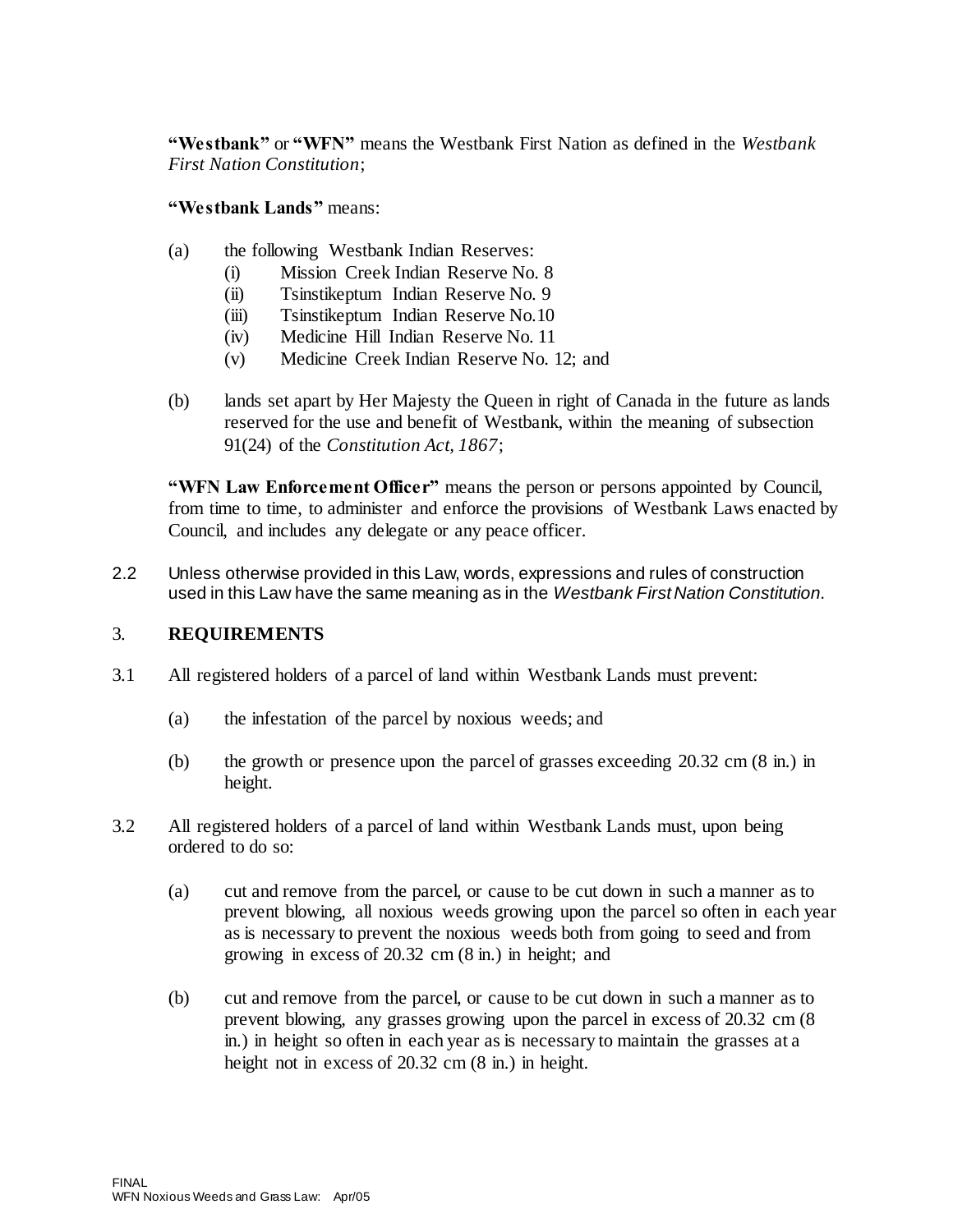#### 4. **ENFORCEMENT**

- 4.1 The WFN Law Enforcement Officer may enter at all reasonable times upon any parcel of land within Westbank Lands that is subject to this Law, in order to ascertain whether this Law is being complied with.
- 4.2 If the WFN Law Enforcement Officer determines that any particular parcel of land within Westbank Lands contains noxious weeds or grasses in excess of 20.32 cm (8 in.) in height, present or growing upon the parcel, the WFN Law Enforcement Officer will immediately give notice in writing of the condition to the registered holder and require the registered holder of the parcel of land to comply with the provisions of section 3.2 of this Law within ten (10) days from the date of the notice.
- 4.3 Notwithstanding section 4.2, if upon inspection of any parcel of land within Westbank Lands, the WFN Law Enforcement Officer determines that any noxious weeds growing thereon are imminently due to seed, the WFN Law Enforcement Officer may forthwith give notice in writing to the registered holder of the parcel of land to comply with the provisions of section 3.2 of this Law within twenty-four (24) hours from the date and time of the notice.
- 4.4 Any written notice to be given under either sections 4.2 or 4.3 of this Law is deemed to be validly given if either delivered personally or mailed by regular mail addressed to the registered holder of the parcel of land and posted in a reasonably visible location on the parcel.
- 4.5 If after the expiry of ten (10) days from the date of notice given pursuant to section 4.2 or the expiry of the twenty-four (24) hour period mentioned section 4.3, as the case may be, the registered holder of a parcel of land has failed to comply with the provision of the notice, it will be lawful for the WFN Law Enforcement Officer to enter upon the parcel of land and carry out the work required to be carried out pursuant to the said notice at the expense of the registered holder.
- 4.6 If the compliance is carried out under section 4.5 of this Law, and the registered holder does not pay the costs on or before December 31st in the year that the compliance was effected, the costs may be added to and form part of the taxes payable by the registered holder in respect of the parcel of land and deemed to be taxes in arrears.

### 5. **EXEMPTIONS**

- 5.1 Notwithstanding the other provisions of this Law, where farming practices allow the natural ground cover to grow for protection from soil erosion or where weed control would be detrimental to farming operations and crop production, working farms are exempt from the provisions of this Law.
- 5.2 This Law does not apply to grasses grown or cultivated in connection with a bona fide farming operation.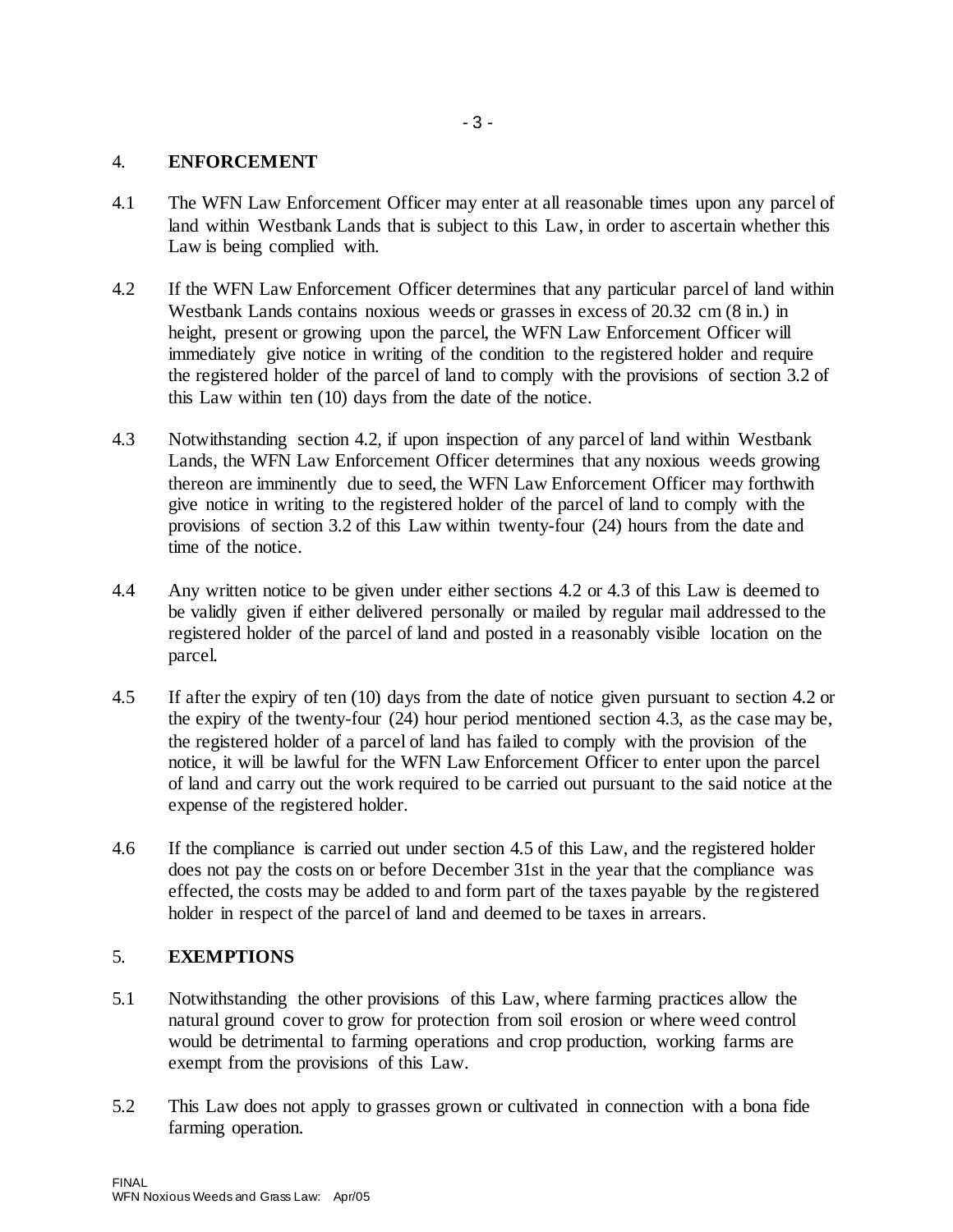5.3 Notwithstanding the other provisions of this Law, if upon inspection of any parcel of land within Westbank Lands, the WFN Law Enforcement Officer determines that vegetation control would jeopardize the stability of the soil or could lead to an erosion of a slope or hillside, the WFN Law Enforcement Officer may exempt the registered holder of the parcel of land from the provisions of this Law.

# 6. **CONSULTATION**

6.1 The WFN Law Enforcement Officer is authorized to consult with registered holders of parcels of land within Westbank Lands concerning complaints about weeds and grasses that are not currently included in the definition of noxious weeds and grass.

### 7. **FEES AND FORMS**

7.1 Council may, by resolution passed at a duly convened meeting, establish, correct, revise or update the terms of any applicable fee schedules, forms, protocols or other related documentation which complement and support this Law, and will post notice of same in a public area of the WFN administration building and make a copy of same available for viewing free of charge at the administrative offices of Westbank and available for distribution at a nominal charge.

# 8. **NOTICES & CHARGES AGAINST REGISTERED HOLDERS**

8.1 Where Westbank is required to give notice to or imposes an additional cost or charge against the registered holder and two or more persons are shown as registered holders in respect of a parcel of land, then a notice given to or a cost or charge imposed against one registered holder is not invalidated by the failure to give notice to or impose a charge against any other registered holder.

### 9. **OFFENCES**

- 9.1 No person shall obstruct, interfere with or hinder Council, the WFN Law Enforcement Officer or any authorized employee, officer or agent in the carrying out of their duties and responsibilities under this Law.
- 9.2 Any person who violates any of the provisions of this Law or who suffers or permits any act or thing to be done in contravention or in violation of any of the provisions of this Law, or who neglects to do or refrains from doing any act or thing required by any of the provisions of this Law, is guilty of an offence under this Law, and is liable to the penalties imposed by this Law.
- 9.3 Each day a violation of this Law continues will be deemed to be a separate offence for which a fine or imprisonment may be imposed.
- 9.4 Any person who is guilty of an offence under this Law is liable, on summary conviction to a fine of not more than One Thousand Dollars (\$1,000.00) or to a term of imprisonment not exceeding thirty (30) days, or both.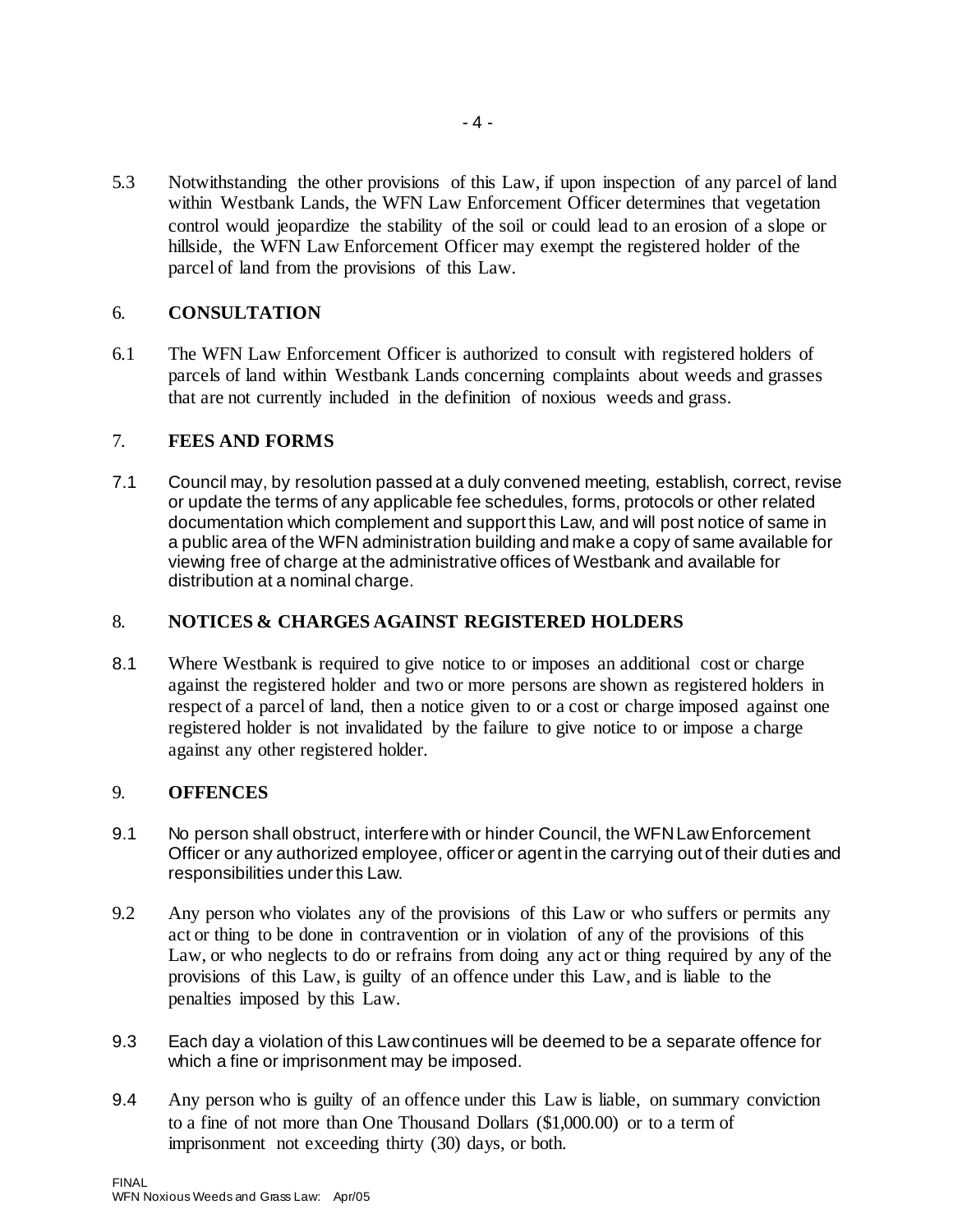#### 10. **IMMUNITY**

- 10.1 No action for damages lies or may be instituted against present or past Council or members, employees, servants or agents of either Westbank or Council:
	- (a) for anything said or done or omitted to be said or done by that person in the performance or intended performance of the person's duty or the exercise of the person's authority; or
	- (b) for any alleged neglect or default in the performance or intended performance of the person's duty or the exercise of the person's authority.
- 10.2 Section 10.1 does not provide a defence if:
	- (a) Council, WFN Law Enforcement Officer, members, employees, servants or agents have, in relation to the conduct that is the subject matter of the action, been guilty of dishonesty, gross negligence or malicious or wilful misconduct; or
	- (b) the cause of action is libel or slander.
- 10.3 Westbank, present or past Council, or members, employees, servants or agents of any of Westbank or Council is not liable for any damages or other loss, including economic loss, sustained by any person, or to the property of any person, as a result of neglect or failure, for any reason, to discover or detect any contravention of this Law or any other Westbank Law, or from the neglect or failure, for any reason or in any manner, to enforce this Law or any other Westbank Law.
- 10.4 All actions against Westbank for the unlawful doing of anything that:
	- (a) is purported to have been done by Westbank under the powers conferred by this Law or any Westbank Law, and
	- (b) might have been lawfully done by Westbank if acting in the manner established by law,

must be commenced within six (6) months after the cause of action first arose, or within a further period designated by Council in a particular case, but not afterwards.

10.5 Westbank is in no case liable for damages unless notice in writing, setting out the time, place and manner in which the damage has been sustained, is delivered to Westbank, within two (2) months from the date on which the damage was sustained. In case of the death of a person injured, the failure to give notice required by this section is not a bar to the maintenance of the action. Failure to give the notice or its insufficiency is not a bar to the maintenance of an action if the court before whom it is tried, or, in case of appeal, the Court of Appeal, believes: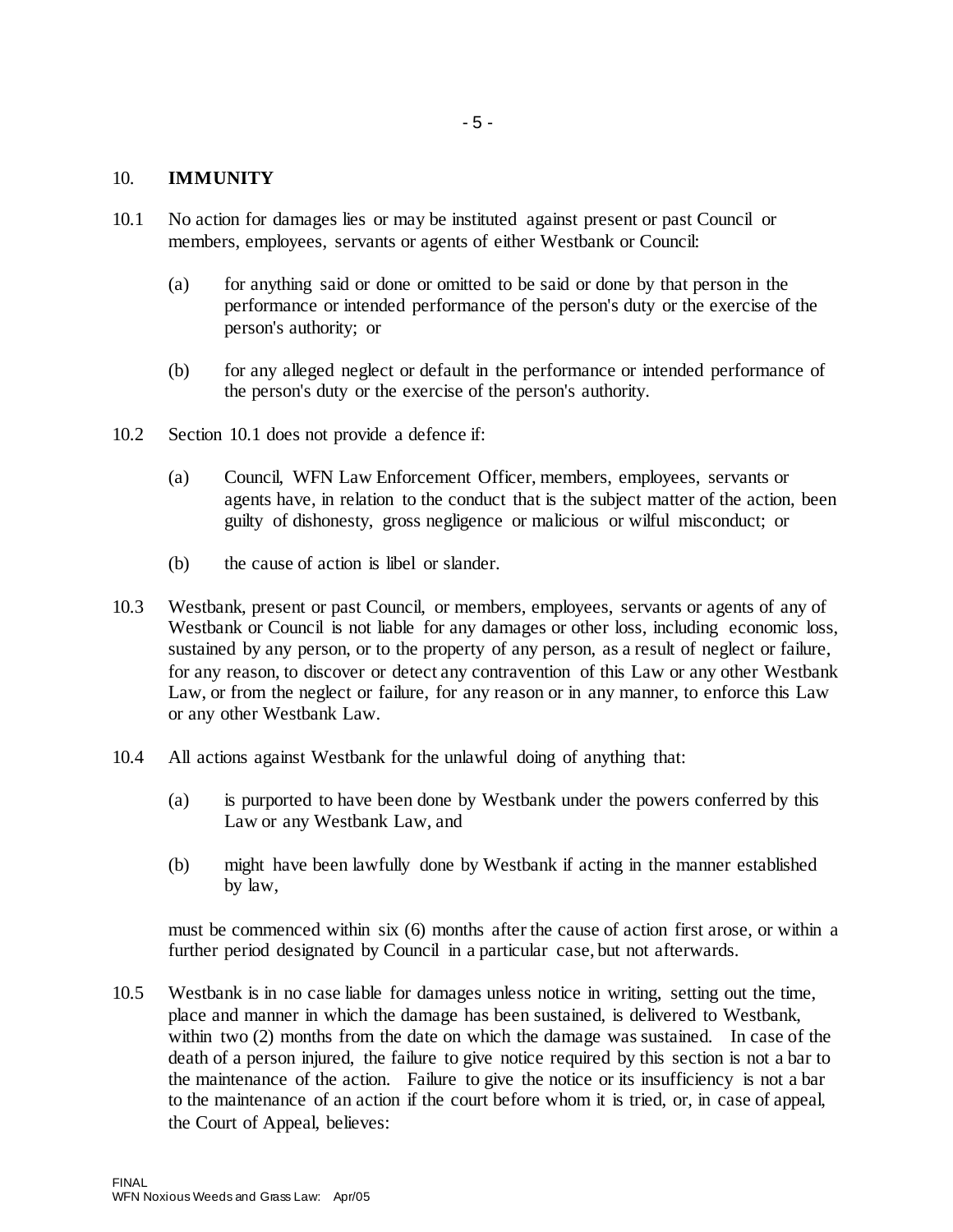- (a) there was reasonable excuse, and
- (b) Westbank has not been prejudiced in its defence by the failure or insufficiency.

# 11. **APPLICATION OF LAW**

- 11.1 Where any federal Act or regulation or provincial Act or regulation or any other Westbank Law may apply to any matter covered by this Law, compliance with this Law will not relieve the person from also complying with the provisions of the other applicable Act, regulation or law.
- 11.2 If any section of this Law is for any reason held invalid by a decision of a court of competent jurisdiction, the invalid section or subsection will be severed from and not affect the remaining provisions of this Law.
- 11.3 The headings given to the sections and paragraphs in this Law are for convenience of reference only. They do not form part of this Law and will not be used in the interpretation of this Law.
- 11.4 Unless otherwise noted, any specific statute named in this Law is a reference to a statute of British Columbia and the regulations thereto, as amended, revised, consolidated or replaced from time to time, and any Law referred to herein is a reference to a law of Westbank, as amended, revised, consolidated or replaced from time to time.

# **12. REPEAL**

12.1 Noxious Weeds Bylaw No. 1968-04 is hereby repealed.